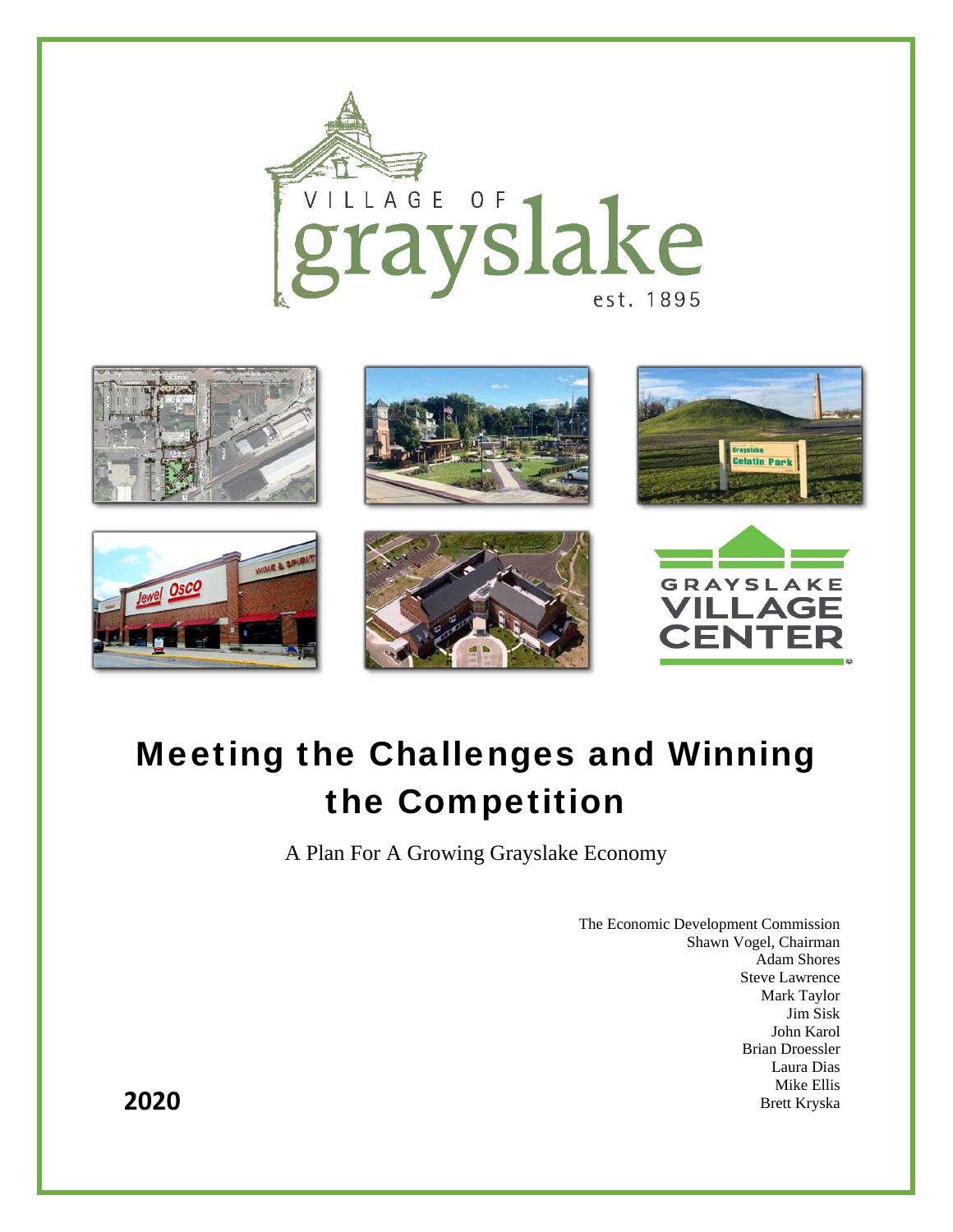# **Meeting the Challenges and Winning the Competition**

A Plan For A Growing Grayslake Economy

**CONTENTS** 

PREFACE GLOSSARY OF TERMS

| THE ECONOMIC DEVELOPMENT COMMISSION                 | Page 1  |
|-----------------------------------------------------|---------|
| THE EVALUATION PROCESS/DEVELOPING A NEW PLAN        | Page 3  |
| <b>SWOT ANALYSIS RESULTS</b>                        | Page 4  |
| MEETING THE CHALLENGES AND WINNING THE COMPETITION: |         |
| A PLAN FOR A GROWING GRAYSLAKE ECONOMY              | Page 7  |
| PLAN PRIORITIZATION                                 | Page 13 |
| <b>SUMMARY AND CONCLUSIONS</b>                      | Page 14 |

EXHIBIT A EDC: SWOT PROCESS RESULTS CHART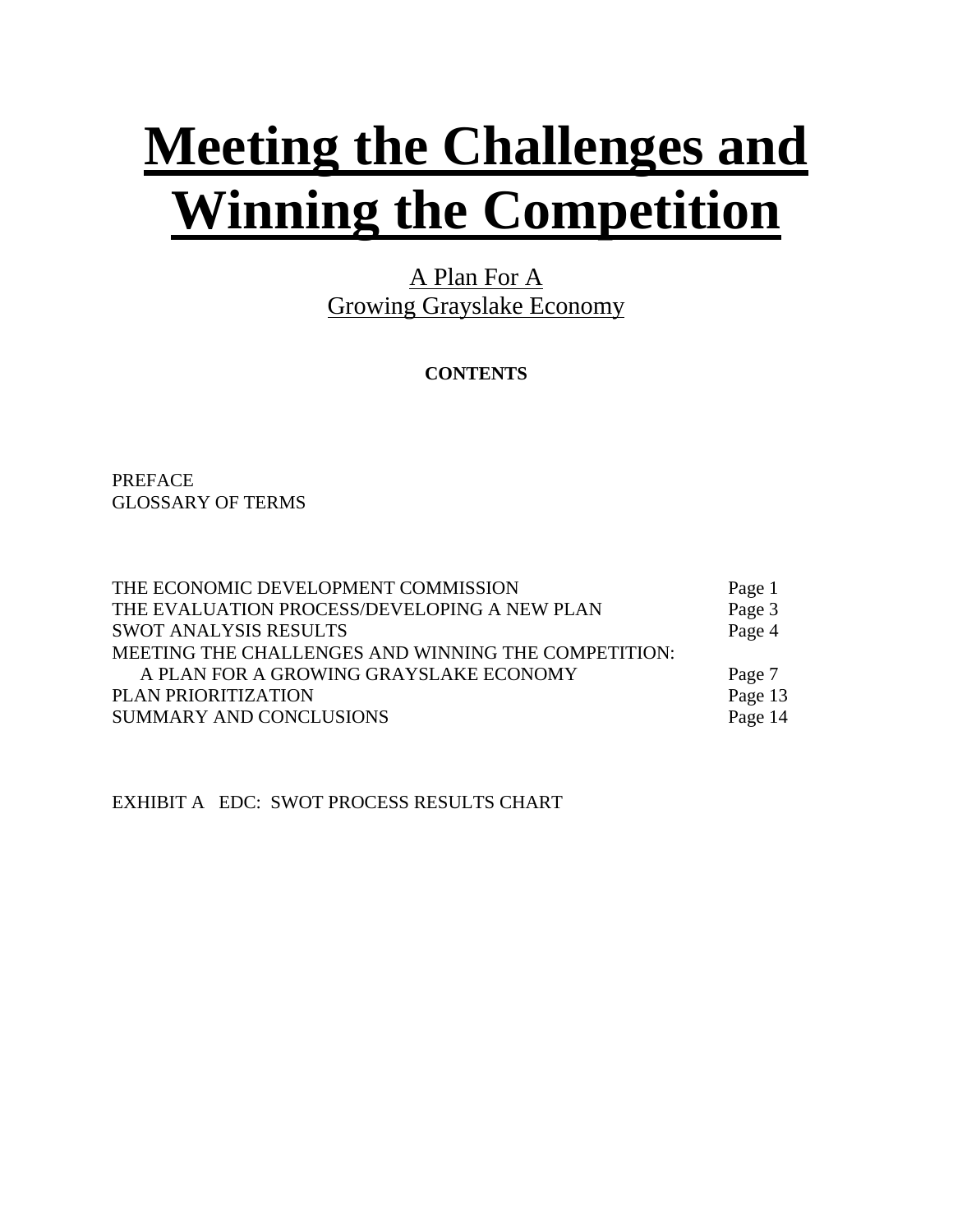#### **PREFACE**

Since the 2007 adoption of Taking on Challenges and Succeeding: A Plan for a Growing Economy, the nation experienced a severe economic downturn that directly impacted economic development across the nation and in Illinois, Lake County and Grayslake. Major economic development projects were delayed (Cornerstone) or failed to proceed to development (old fairgrounds regional retail project). While this changed the Village's economic long term trajectory, despite the downturn, between 2008 and 2018 the Village continued to see business growth in the new medical sector, Village Center/downtown and in manufacturing/distribution. This new business growth added jobs to the local economy, provided more services/products locally, and added non-homeowner property tax financial resources for schools and other taxing districts.

The national downturn, technology and changing consumer buying habits altered the economic landscape. Therefore, the Economic Development Commission discussed the changed economic conditions with the goal of formulating a new economic development plan including action steps to put the community in the best position to achieve beneficial economic growth. This plan, entitled Meeting the Challenges and Winning the Competition: A Plan for a Growing Grayslake Economy, is the result of their work.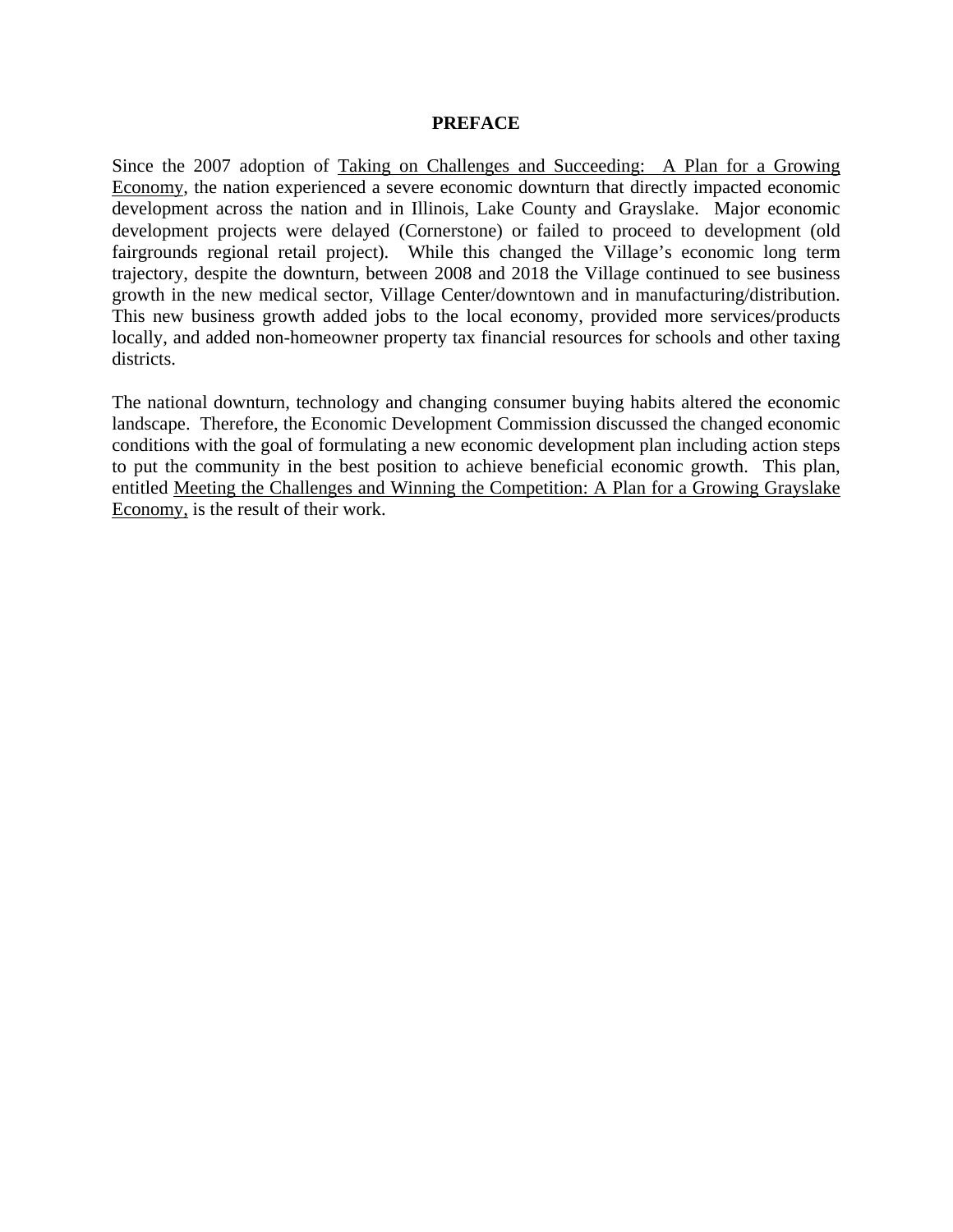# **GLOSSARY OF TERMS**

**Chamber of Commerce Contract**: An agreement between the Village of Grayslake and the Grayslake Area Chamber of Commerce (the Chamber) under which the Chamber provides, for set fees, various economic development services in support of the economic development program.

**Central Range Economic Development Initiative Area:** An approximately 2,000 acre area located north of Peterson Road and between Midlothian Road and Alleghany Road which has been designated by the Village for primarily non-residential development.

**EDC**: Economic Development Commission of Grayslake.

**Industrial Revenue Bonds**: An economic development incentive of providing low interest for project financing for designated projects through issuance of these bonds.

**Property Tax Abatement:** An economic development incentive of reducing or eliminating property tax payments to a business for a project for a defined period of time.

**Property Tax Rebate**: An economic development incentive of rebating to a business a portion of received property taxes for a defined period of time. Unlike abatements there is no tax cap implications of this approach. This option is available to school districts.

**Sales Tax Rebate**: An economic development incentive where the Village uses sales tax dollars generated by a business project to reimburse for project costs.

**S.W.O.T. Analysis**: A process by which an individual or group assesses the Strengths, Weaknesses, Opportunities and Threats (SWOT) on a given subject matter.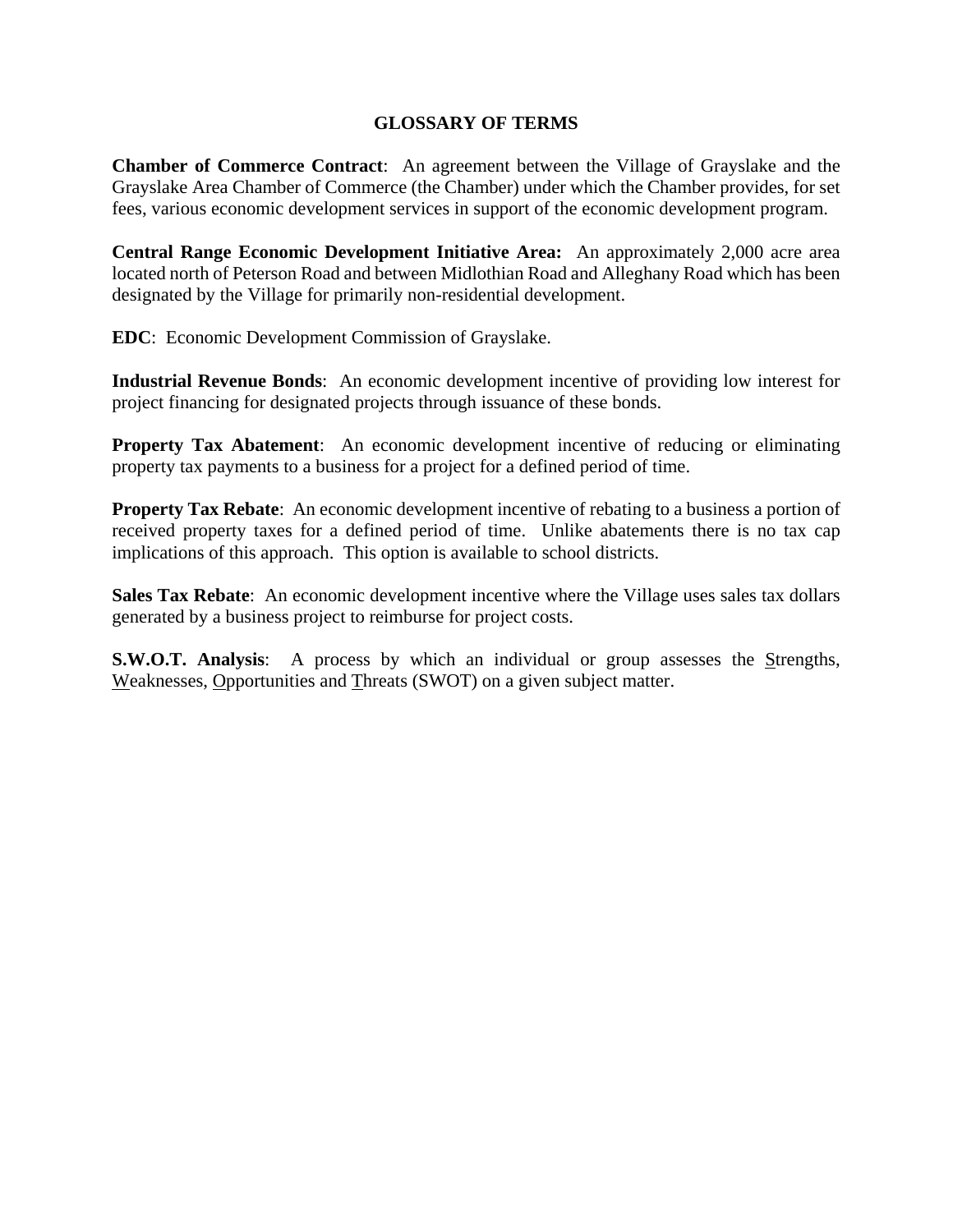# **THE ECONOMIC DEVELOPMENT COMMISSION**

The Economic Development Commission (EDC) was formed in 1984 for the purpose of expanding the local economy, advising the Village Board on business community issues and programs, advocating for positions on issues impacting the business community, increasing the cooperation between the public and private sectors to achieve the expansion of the local economy and improving the local business climate. Currently its membership includes representatives of various sectors of the economy, Village officials, representation from the Grayslake Area Chamber of Commerce and Industry and local residents.

During its over almost 36 years of existence, the Commission has advised the Village Board on economic development and business issues and instituted numerous programs and services designed to recruit new businesses and support existing businesses. These include:

- Active and ongoing programs to recruit new non-residential developers and businesses to the Village's various business areas.
- Utilized in-house staff, consultants or private/public partnerships at different times to implement business retention/recruitment initiatives.
- Use of various incentive programs to attract new economic development, including façade grants, business investment grants, low interest loan programs, industrial revenue bonds, state incentive programs, property tax abatements and construction of various utilities to economic development sites.
- Developed the Economic Development Incentive Program Framework (2016) which outlines the parameters for the use of potential economic incentives.
- Implemented a public/private partnership with the Grayslake Area Chamber of Commerce & Industry to provide economic development services, increase communication with the business community, organize and run community/tourism promoting events and provide business services to assist existing businesses.
- Implemented programs to support business growth in the Village Center including business grants, market studies, support for downtown business groups, promotional events and marketing (including www.GrayslakeVillageCenter.com).Advocated for public improvements in the Village Center including the Village Center Festival area, Heritage Center and Museum, utility infrastructure burials, expanded parking, open space and Streetscaping enhancements/ improvements.
- Encouraged development of new quality Village Center residential projects to grow the downtown consumer market.
- Helped develop land plans for the downtown business area, the Atkinson Road corridor business area, and the Central Range Economic Development Initiative Area to guide future development in those areas.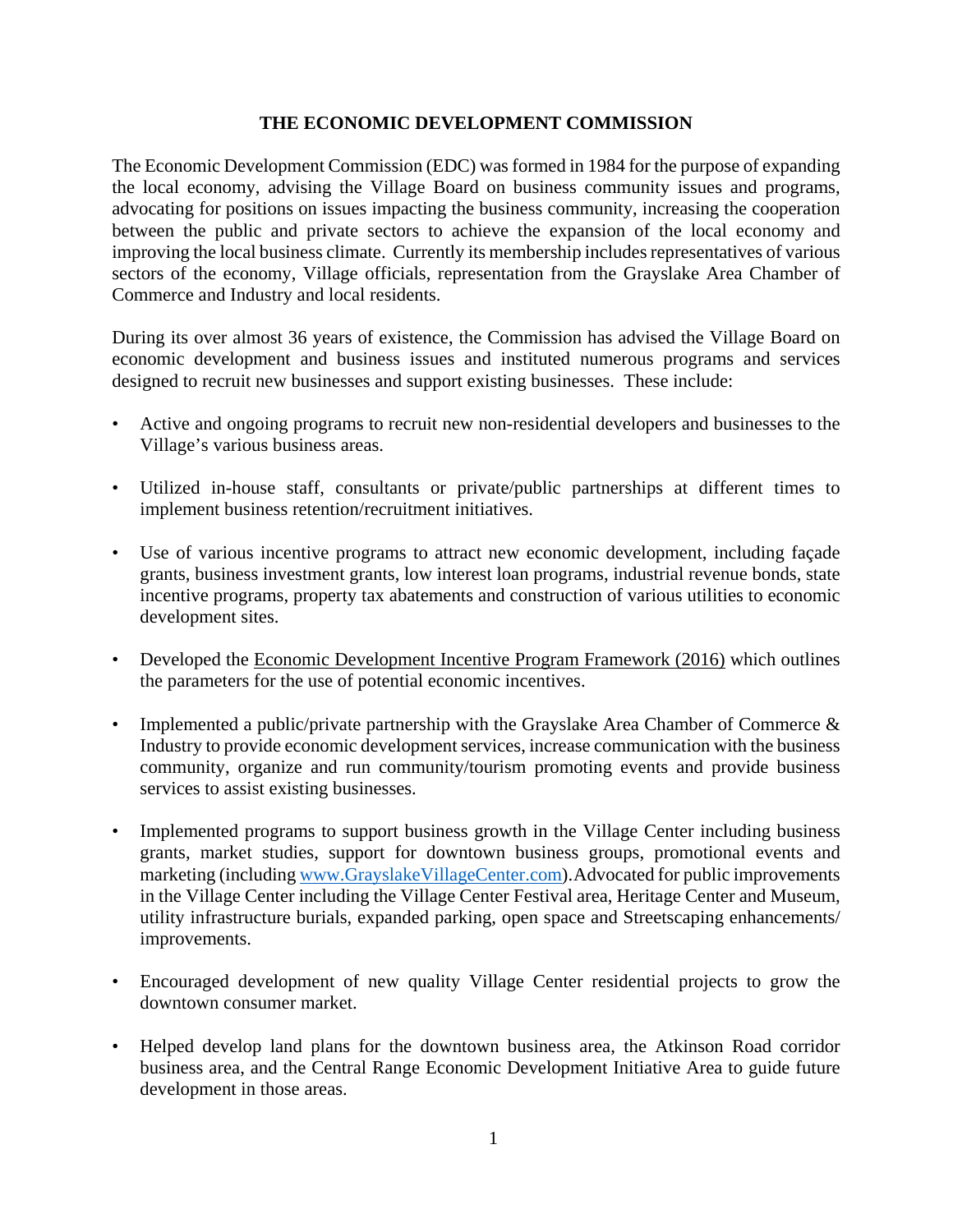- Spearheaded the effort that achieved an agreement with Lake County for sewer service to the large Central Range Economic Development Initiative Area.
- Supported development of the new Lake County Fairgrounds and Events Center.
- Advised the Board in the development approval process for the 640 acre Cornerstone project including light industrial, retail and office acreage. This included negotiation of an incentive package and creation of a business district.
- Advocated for various economic development incentive agreements for business retention and attraction including Harger Inc., Flag Chevrolet, Medline, 129 Center Cut, First Draft Grayslake, Light the Lamp, All Family Dental and Braces, The Vine, the Butera Shopping Center redevelopment and development of a site on Route 83 near Washington Street.
- Supported the location of the Northwestern Hospital Medical Campus to anchor a growing medical business sector.
- Advised the Village Board on various business related issues, including recommendations on proposed new government regulations, and other business related issues.

Since the formation of the Economic Development Commission, the community has experienced a substantial economic expansion including the development of numerous new office/light industrial parks, a number of retail/commercial centers, a growing medical services sector, and the revitalization of the Village's historic downtown district. Major projects include:

- 
- Rockenbach Chevrolet expansion GFX
- Mapleview Shopping Center Butera Shopping Center
- 
- Condell Medical Flag Chevrolet
- Shorewood Business Park Walden Square
- 
- 
- 
- Lake County Fairgrounds & Event **Center**
- Comfort Suites FedEx
- Walden Square  **AbbVie**
- All Family Dental & Braces CompX
- Walgreens (Washington Street) U-Haul
- **Country Faire Plaza** Washington Square
	-
	-
- Northwestern Hospital Campus Atkinson Shopping Center
	-
	-
- Route 83 Business Park Atkinson Industrial Park
	- Medline Cornerstone Business Park
- Okabe SAIA
	- Downtown restaurants (The Vine/129 Center Cut/Emil's/First Draft Grayslake)
	-
	-
	-
	-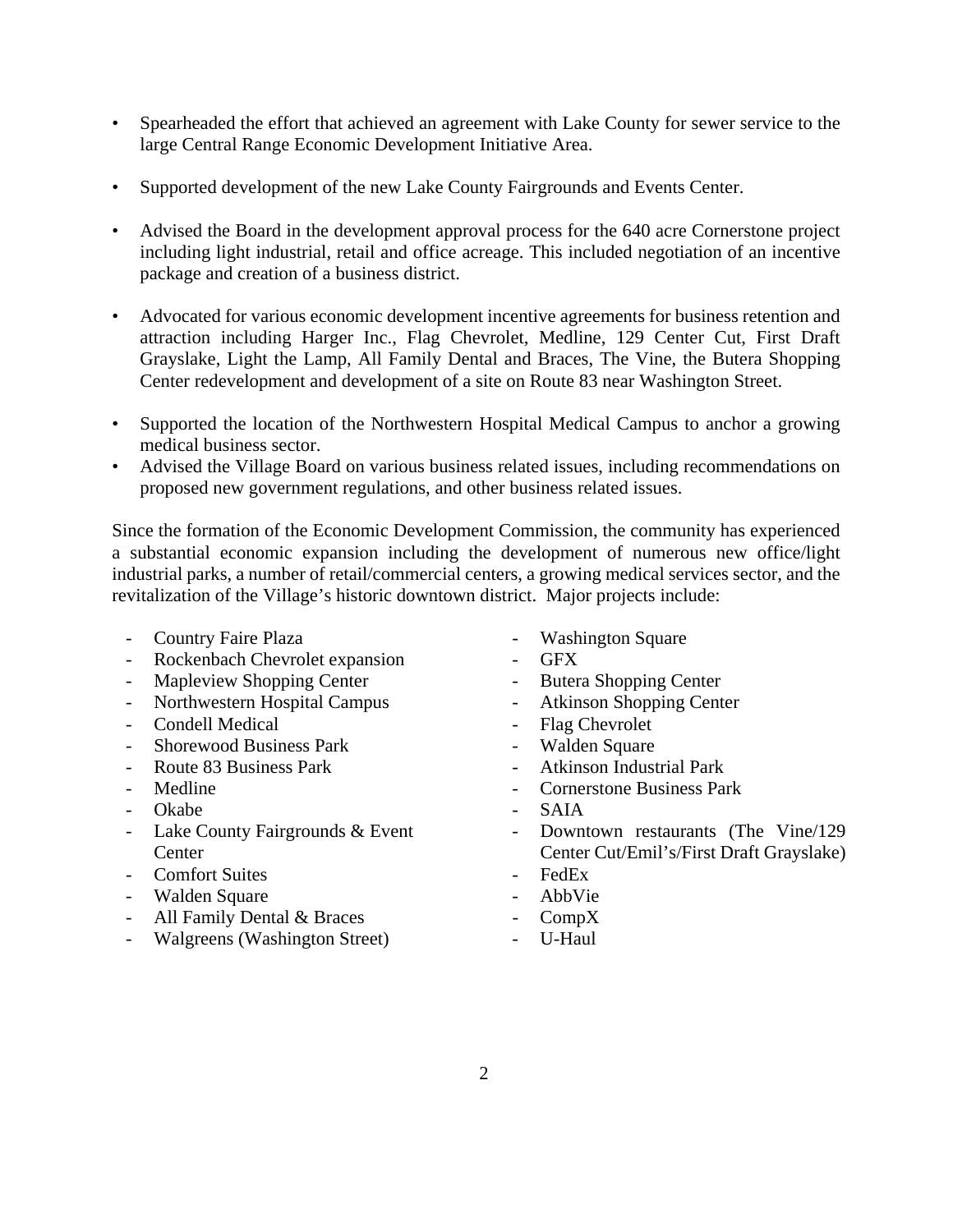#### **THE EVALUATION PROCESS/DEVELOPING A NEW PLAN**

Periodically, the Economic Development Commission has created multi-year plans to guide its efforts to meet its objectives. These plans include the Plan for Success (1988) and the Plan for Continued Success (1998) and Taking on Challenges and Succeeding: A Plan for a Growing Economy (2007). Recognizing the significant changes to the national economy since the 2008/09 severe recession and the now highly competitive environment for new business locations the EDC determined that an evaluation of our current economic situation was needed. From this evaluation, plans could then be made to guide our future efforts. The EDC began this evaluation process in the middle of 2019.

As part of its evaluation process, the Commission completed an analysis of the Village's **S**trengths, **W**eaknesses, **O**pportunities and **T**hreats, of its ability to attract new business tax base ("the SWOT analysis"). The results of this analysis are included with this report as Exhibit A.

Utilizing the results of the SWOT analysis, the Commission developed a set of economic development goals and a multi-faceted plan designed to take steps to achieve the plan goals in the context of the SWOT analysis.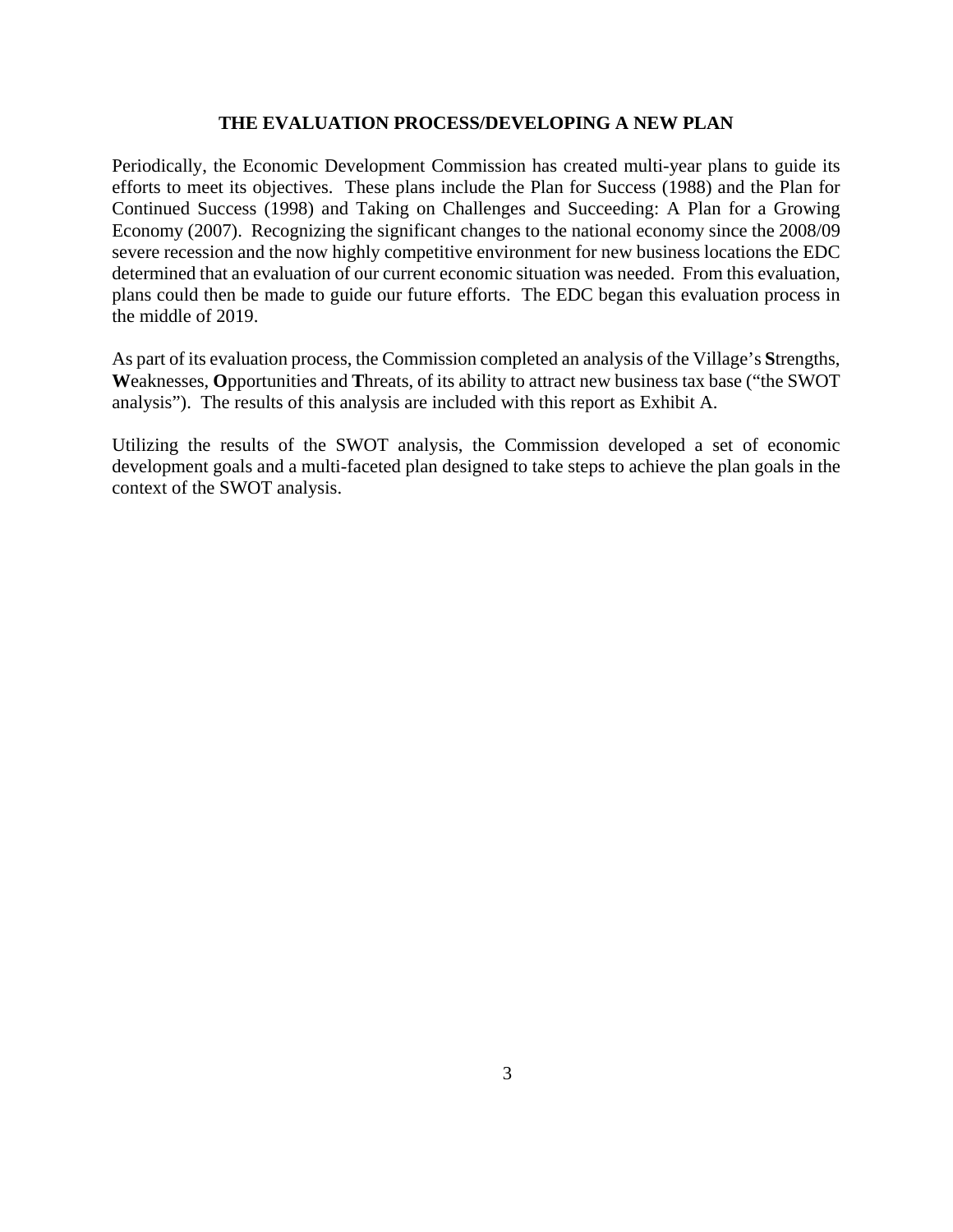# **S.W.O.T. ANALYSIS RESULTS**

# **THE POSITIVES**

# *1. Strong Foundation*

The Village's economic expansion of the last 30 years has created a solid economic foundation on which future economic development projects can be built. The recent decision made by Medline Industries Inc. to locate their new 1.4 million square foot national distribution hub in Grayslake and the Peterson Road corridor along with other national businesses who have chosen Grayslake in the last fifteen years helps establish Grayslake as a location for major businesses.

#### *Available Sites*

The 2019 commencement of the 640 acre Cornerstone project in the Peterson Road corridor creates shovel-ready sites for future office, industrial and distribution projects. Also substantial business acreage remains available outside of Cornerstone.

#### *Growing Economy*

Despite the lasting impacts of the 2008/09 economic downturn the Grayslake economy has continued to grow. National companies have joined the economy (FedEx/SAIA LTL Freight/ AbbVie Inc/Okabe Company Inc). The Grayslake Village Center downtown business district has experienced tremendous growth in its restaurant offerings and a specialty retail presence has been created. The Northwestern Hospital medical campus anchors a growing medical sector. Previously vacant commercial buildings have been redeveloped and building vacancy rates are low throughout the Village.

# *Private/Public Cooperation*

A services contract between the Economic Development Commission and the Grayslake Area Chamber of Commerce & Industry has provided a mechanism for business advancement through business recruitment, promotional events increasing customer visits to downtown, and other business services.

#### *2. Strong Demographics*

According to a report commissioned by the EDC by S.B. Friedman & Company (2019), the Village enjoys strong market demographics, including: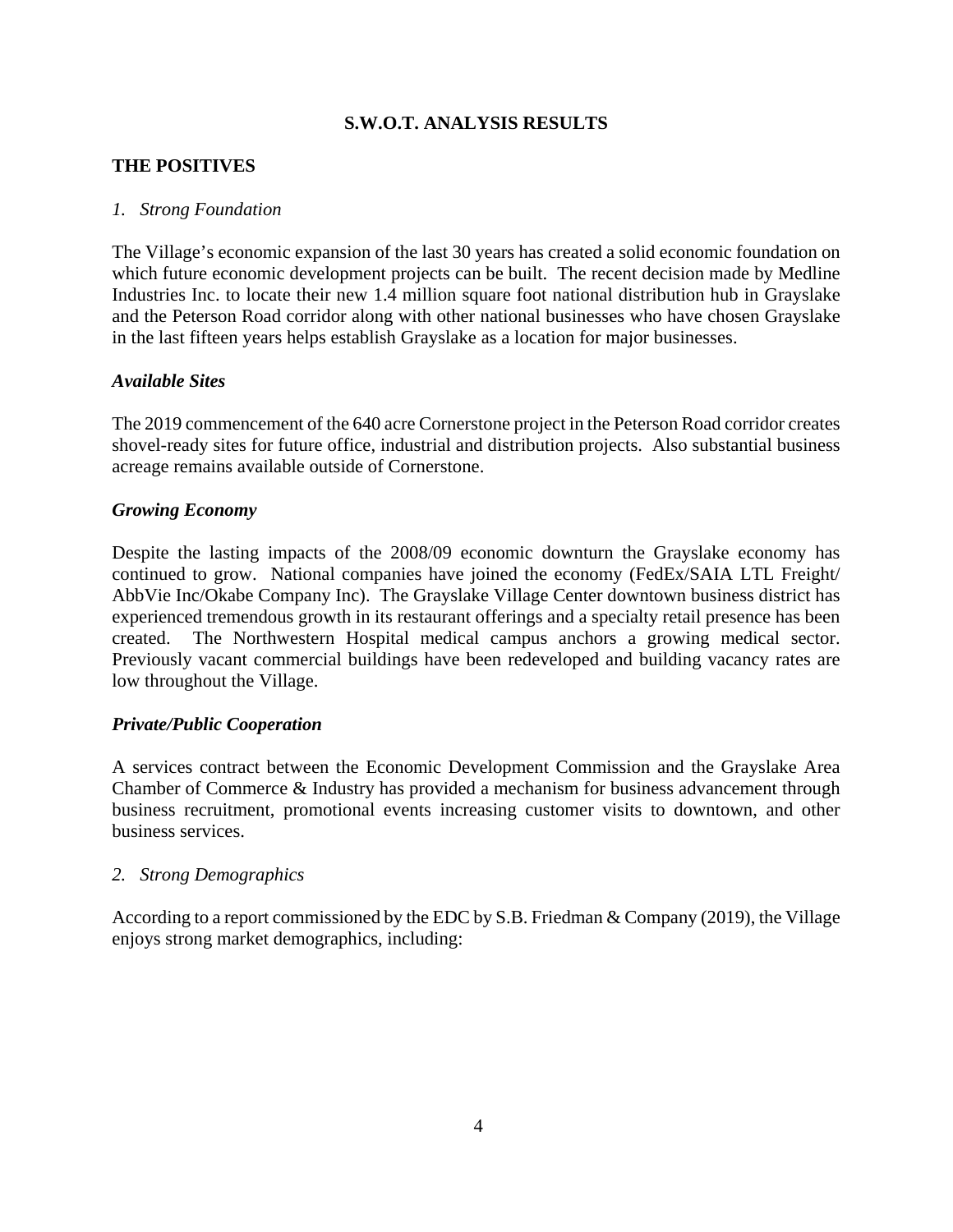# **DEMOGRAPHICS**

# **1. Population**

|                                      |                     | 5 Minute Drive Time 10 Minute Drive Time | Minute<br>15<br>Drive<br>Time |
|--------------------------------------|---------------------|------------------------------------------|-------------------------------|
| 2019                                 | 12,259              | 62,247                                   | 197,071                       |
|                                      |                     |                                          |                               |
| 2. Households                        |                     |                                          |                               |
|                                      | 5 Minute Drive Time | 10 Minute Drive Time                     | 15 Minute Drive Time          |
| 2019                                 | 4,725               | 21,638                                   | 68,038                        |
|                                      |                     |                                          |                               |
| 3. Median Household<br><b>Income</b> |                     |                                          |                               |
|                                      | 5 Minute Drive Time | 10 Minute Drive Time                     | 15 Minute Drive Time          |
| 2019                                 | \$86,276            | \$90,357                                 | \$87,070                      |

# **4. Retail Sales Potential (10 Minute Drive Time)**

\$220,000,000

# *3. Open for Business Village Government Attitude*

In the increasingly competitive business recruitment and retention environment local government must be willing to take concrete actions to gain the benefits of economic growth. The Village government has demonstrated a willingness and ability to speed development approvals and, when needed, to utilize various financial incentives to recruit new businesses and retain major employers.

# *4. A Great Value Community*

Businesses and their employees want to locate in successful communities. Grayslake's amenities including library/above-average schools/extensive open spaces including forest preserves, trails and parks/full range of recreational options/the historic and the popular Village Center, help make the community attractive. Considering the quality of the community home prices represent great value for the money for potential homebuyers.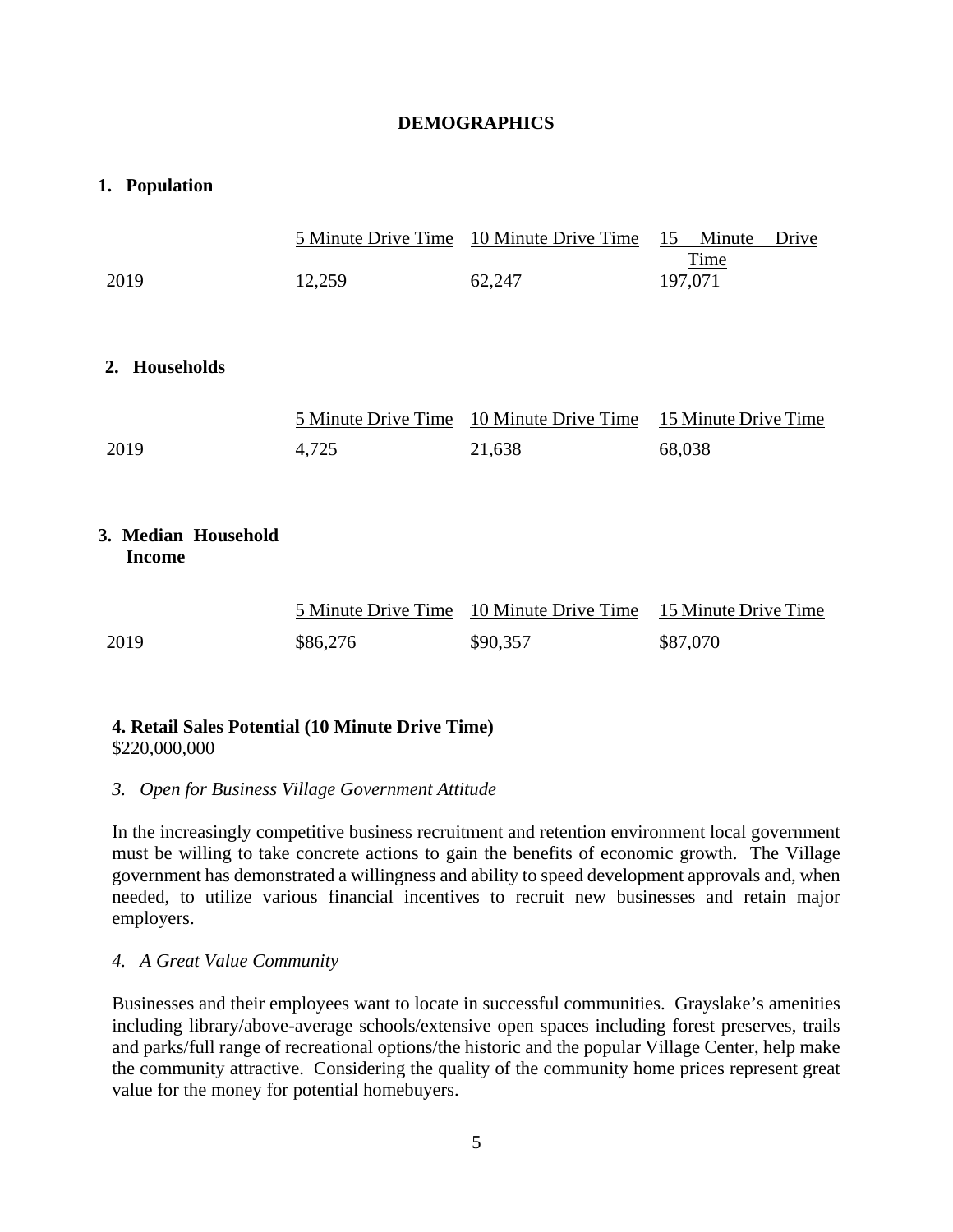# **THE NEGATIVES**

The SWOT analysis revealed that, while the Village has experienced a substantial economic expansion in the last decade and a half, it faces challenges to continued expansion of the local economy. In today's competitive environment these negatives, unless addressed, can make Grayslake's competitive position less favorable when compared to competing communities in the area and region.

# *1. Property Tax Rates*

A recent evaluation by S.B. Friedman and Associates confirmed that Grayslake property tax rates are higher than some Grayslake competitors. The resulting higher property tax rates increase operating costs for businesses hindering business recruitment and creating one reason for existing businesses to consider relocating. Therefore, current high property tax rates inhibit the community's efforts to reduce property tax rates through additional non-residential tax base created by economic expansion.

# *2. Limited Taxing District Stakeholder Willingness to Help Grayslake Compete*

New business development and the retention of existing businesses contribute to the overall success of a community. Local taxing districts directly benefit from business expansion and retention in the form of additional financial resources. It also can create opportunities for lower business and resident tax bills. In today's competitive environment incentives are often used by our competitors to recruit and retain businesses. The Village has committed significant amounts of money toward retaining and recruiting businesses and some area districts have participated in property tax abatements/rebates. However some of the biggest taxing district beneficiaries have recently declined to participate and if this continues it could greatly limit the ability of the community to gain the benefits of business development.

#### *3. Rising Major Road Congestion*

Progress has been made in expanding the area road network. However projected population growth, primarily to the west of Grayslake, will add congestion to major state and county east/west and north/south roads challenging the ability of businesses to receive shipments and deliver products to market. As congestion rises in the future this will hurt Grayslake's ability to attract office, light industrial and distribution projects.

#### *S.W.O.T. Summary*

The Village has available land for new business development, healthy market demographics, and a growing economy including national businesses, downtown and an expanding medical sector. These positives will help the Village compete for new economic development but our high property tax rates, self-imposed limitations on economic incentive options by some stakeholders and future road congestion could limit our potential.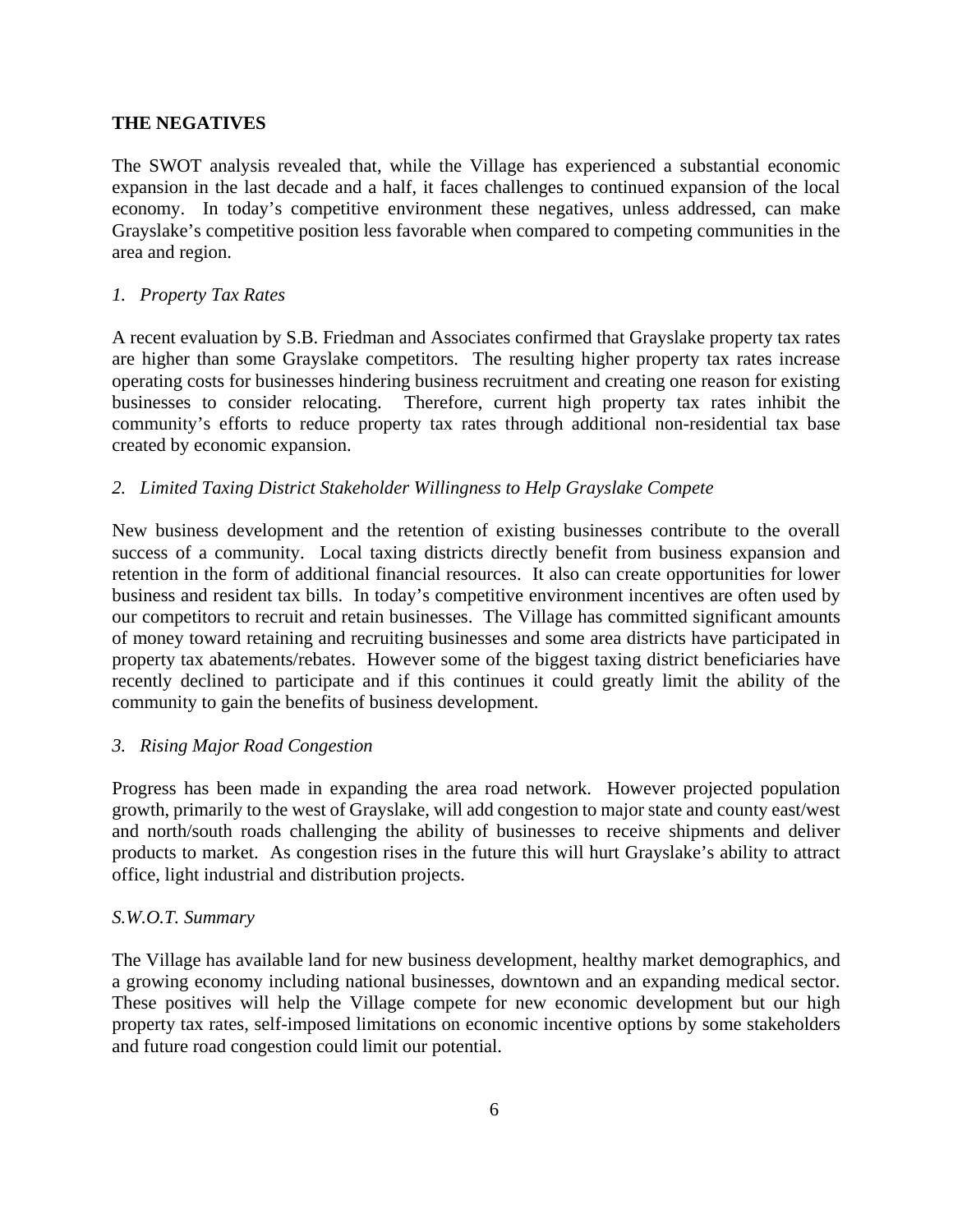# **MEETING THE CHALLENGES AND WINNING THE COMPETITION: A PLAN FOR A GROWING GRAYSLAKE ECONOMY**

# **I. ECONOMIC DEVELOPMENT PLAN MISSION**

In the current context, as defined through the SWOT analysis process, the Economic Development Commission has developed an overall economic development mission for this plan:

*A healthy and expanding economy is an essential pa t of a successful community. Economic prosperity improves the lives of a community's residents through the creation of jobs, access to products and services locally, the creation of additional business opportunities for local enterprises, the expansion of the local sales and property tax bases creating the opportunity for lower residential property tax rates, and raising property values. Therefore, the mission of this economic development plan is to expand the local economy through the attraction of new businesses and the retention of major employers by taking specific actions as included in the plan.* 

# **II. ECONOMIC DEVELOPMENT PLAN GOALS**

- 1. Facilitate the development of quality office, distribution, and light industrial projects within the Central Range Economic Development Initiative Area and other appropriate areas.
- 2. Expand the undersized retail sector of the economy.
- 3. Pursue additional business growth and quality residential development in the Village Center.
- 4. Work to retain existing major employers and major sales tax generating businesses.
- 5. Welcome new quality residential development.
- 6. Build greater understanding of the challenges and the benefits of expanding and preserving the non-residential property tax base through attracting and retaining businesses.
- 7. Improve Grayslake's overall competitive position.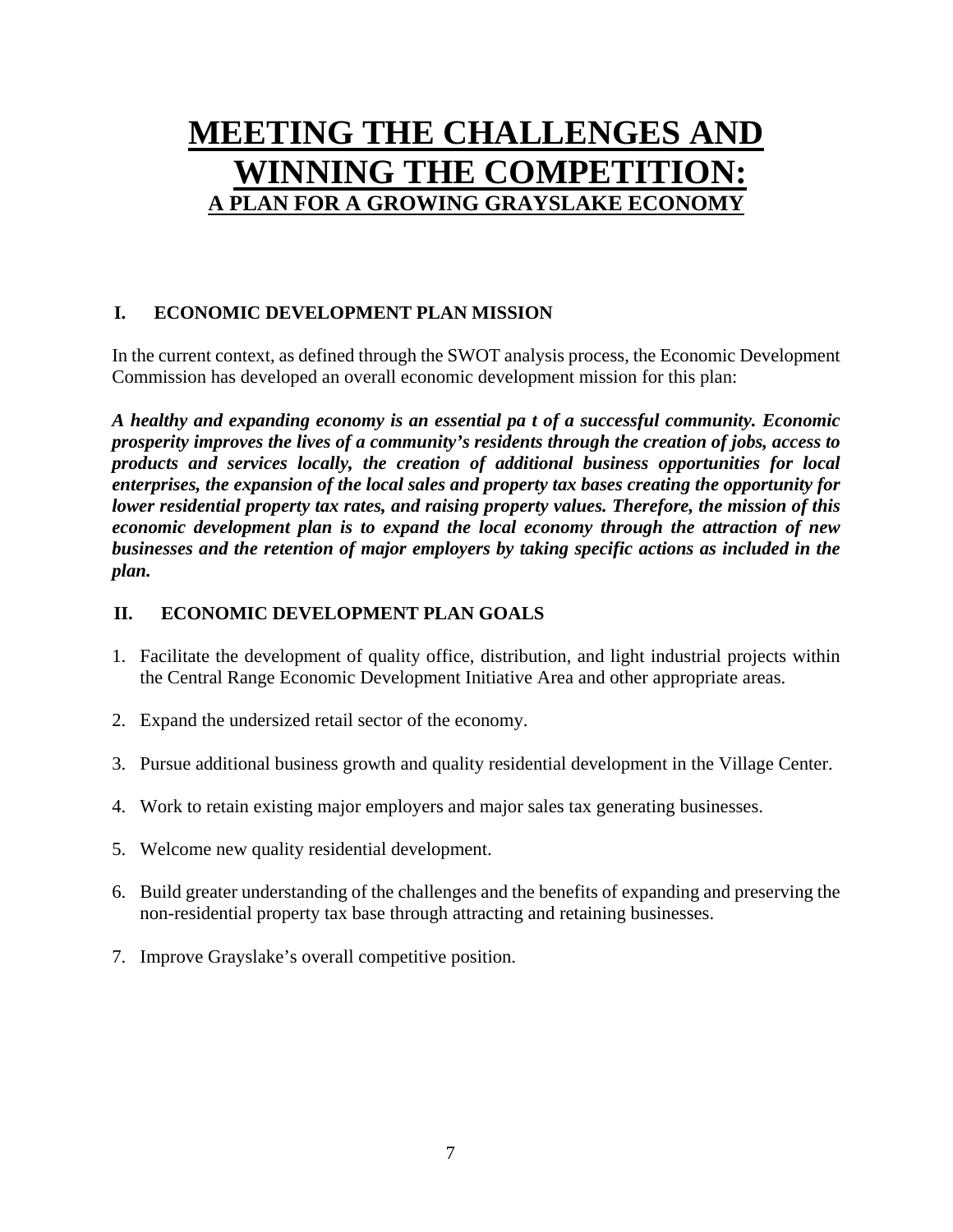# **III. ACHIEVING THE GOALS**

# **GOAL 1. FACILITATE THE DEVELOPMENT OF QUALITY OFFICE, DISTRIBUTION, AND LIGHT INDUSTRIAL PROJECTS WITHIN THE CENTRAL RANGE ECONOMIC DEVELOPMENT INITIATIVE AREA AND OTHER APPROPRIATE AREAS.**

New office, distribution, and light industrial developments will create jobs, present opportunities to existing businesses and support the success of an expanded retail sector. They also create the potential for reducing the need for homeowner property tax increases by providing additional nonresidential financial resources to schools and other taxing districts.

# **ACTION ITEMS:**

- 1. Recruit quality businesses and developers to the Central Range Economic Development Initiative Area and other appropriate sites.
	- FedEx / Medline / Okabe cluster offers foundation for targeted recruitment of similar supporting businesses.
- 2. As part of this Central Range recruitment process, hire a consultant to develop and implement a targeted national marketing program to promote the area.
- 3. Build South Service Area water/sewer infrastructure to encourage more business locations.
- 4. Utilize property tax abatements/rebates, state training programs, industrial revenue bonds, sales tax rebates and other possible incentives, to encourage new business locations.
- 5. Utilize existing growing medical sector as foundation for targeting the recruitment of medical sector related businesses.
- 6. Pursue annexations of sites for quality office and limited industrial projects.

# **GOAL 2. EXPAND THE UNDERSIZED RETAIL SECTOR OF THE ECONOMY.**

Expansion of the currently undersized retail sector of the Village's economy is important to the development of a full and well-rounded local economy. Additional retail development will:

- Increase the availability of products and services locally.
- Attract customers to our area to benefit of existing retail and service businesses.
- Create additional business customers for existing businesses of all types.
- Provide new sales tax revenues to pay for additional community improvements without property tax increases.
- Create the potential for reducing the need for homeowner property tax increases by providing additional financial resources to schools and other taxing districts.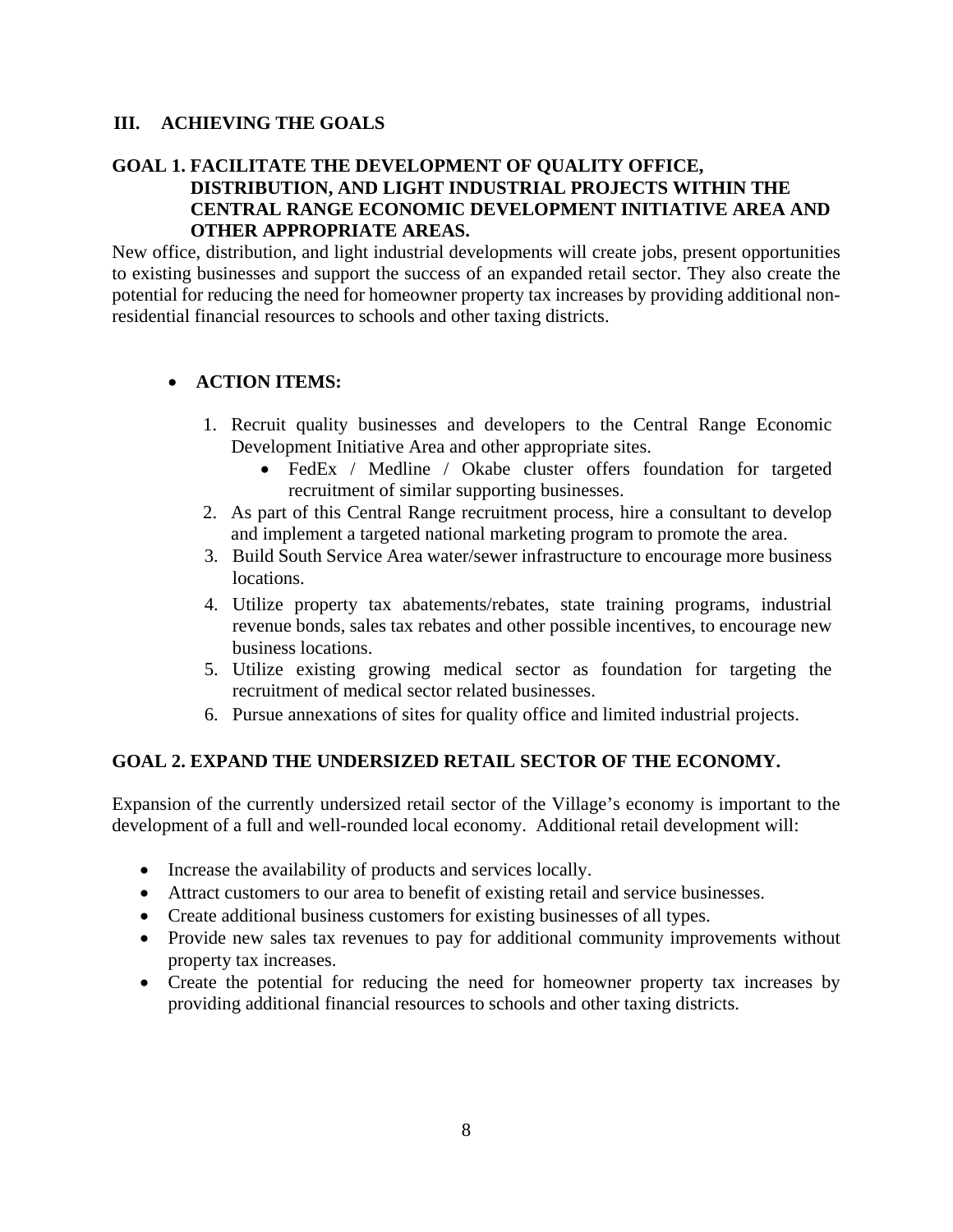# **ACTION ITEMS:**

- 1. Approve the redevelopment of the former Lake County fairgrounds site as a mixed-use project including a retail component reflecting recent retail market studies.
- 2. Seek the removal of extraordinary Lake County development requirements that inhibit redevelopment of the former Lake County fairgrounds site.
- 3. Approve additional retail developments on other sites viable for retail development.
- 4. Utilize economic development incentive grants and other financial incentives to encourage future retail development and retail projects in existing buildings.
- 5. Permit quality residential development that supports retail in the economy.
- 6. Pursue annexations of sites that include retail projects and, if needed, include residential components that help support the planned retail.

# **GOAL 3. PURSUE ADDITIONAL BUSINESS GROWTH AND QUALITY RESIDENTIAL DEVELOPMENT IN THE VILLAGE CENTER.**

The Village Center, including the historic downtown business district, is a unique community amenity with a specific business niche in a growing economy. It is important for both economic development and as a community centerpiece that supports property values throughout the community. Appropriate new business locations and new quality residential, which will increase pedestrian customer traffic, will benefit downtown businesses. Additional restaurant and specialty retail offerings along with year-round event scheduling can increase Village Center visits.

# **ACTION ITEMS:**

- 1. Expand Village Center events to increase customer traffic through the Chamber of Commerce contract and support for other civic groups who organize downtown activities.
- 2. In cooperation with business and civic organizations, assist in promoting the Village Center through www.GrayslakeVillageCenter.com and other activities to make the Village Center a go-to place.
- 3. Promote the specialty retail and restaurant sectors to encourage Village Center visits.
- 4. Provide for easy access to downtown businesses through the addition of parking as needed.
- 5. Utilize appropriate incentives for the attraction of new businesses that add to the desired downtown business mix or to encourage expansion of key downtown businesses.
- 6. Encourage more higher density quality residential development within the Village Center to increase the market size for downtown businesses.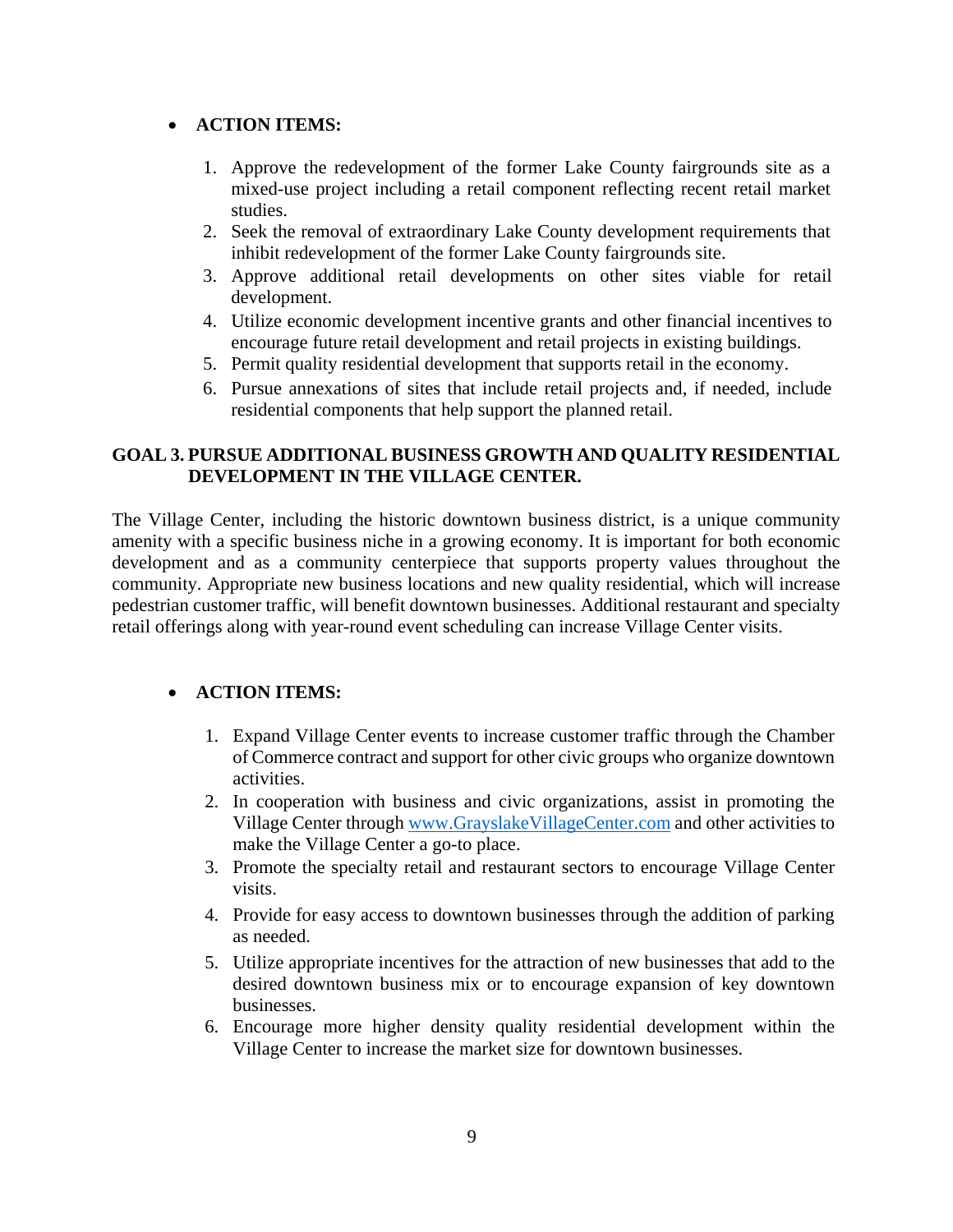# **GOAL 4. WORK TO RETAIN EXISTING MAJOR EMPLOYERS AND MAJOR SALES TAX GENERATING BUSINESSES.**

Businesses in the local economy provide benefits to the entire community. Retaining businesses is often easier than recruiting new businesses. If major employers and property/sales tax paying businesses leave opportunities for business activity are reduced and more of the property tax burden is shifted to homeowners. The retention of major businesses is an economic development priority.

# **ACTION ITEMS:**

- 1. Develop business retention plan.
	- Create an engagement plan including surveys and regular communications.
	- Investigate the use and cost of a consultant for periodic and regular communications to businesses.
	- Through the Chamber of Commerce services contract or other mechanisms, create the resources necessary to implement the engagement plan.
	- Implement incentive programs to meet retention plan goals.
- 2. Match College of Lake County workforce training programs with the needs of Grayslake businesses.
- 3. Utilize property tax abatements/rebates, sales tax abatements, industrial revenue bonds, economic incentive grants, and other incentives including tax incremental financing, if needed, to retain major employers.

# **GOAL 5. WELCOME NEW QUALITY RESIDENTIAL DEVELOPMENT.**

Every additional residential unit adds potential customers for existing businesses. A single residential unit will create additional visits to local restaurants and create local demand for products and services from Grayslake businesses. For Grayslake's economy, which is mostly made up of small businesses, every single additional visit or sale is important to business success.

In addition to helping existing businesses, new residential development grows the overall local market and creates a sense of community growth and progress. Both of these improve our ability to recruit new businesses.

# **ACTION ITEMS:**

- 1. Investigate the use of a consultant to investigate the local market for new types of residential development.
- 2. Utilize results of the market study to identify available land for different types of residential development.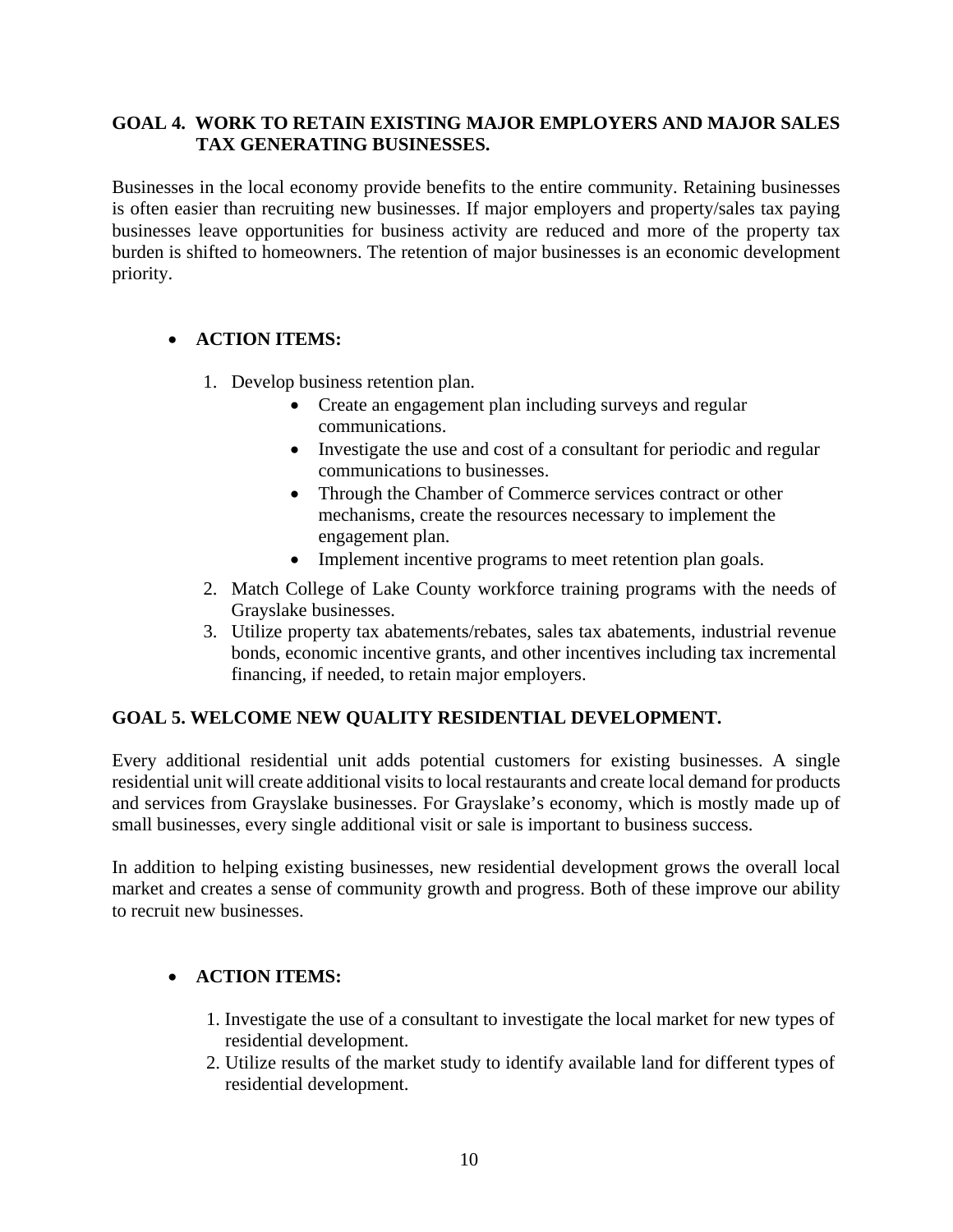# 3. Develop Village Board consensus for residential development.

# **GOAL 6. BUILD GREATER UNDERSTANDING OF THE CHALLENGES AND THE BENEFITS OF EXPANDING AND PRESERVING THE NON-RESIDENTIAL PROPERTY TAX BASE THROUGH ATTRACTING AND RETAINING BUSINESSES.**

Generally, a vast majority of Grayslake residents and businesses support the idea of economic development. In the post-"2008/09 recession" period economic development competition is intense. All of a community's stakeholders must participate in the economic development effort to meet and prevail over the competition. Some stakeholders, even some who financially benefit the most from new business development, seem less willing to support economic development efforts through concrete actions. It is essential that these stakeholders understand fully the need for their participation.

# **ACTION ITEMS:**

- 1. Develop an engagement plan for regular communication on benefits of economic development and the importance of stakeholder cooperation to achieve economic development goals.
	- Investigate the use and cost of a professional communications consultant to communicate with the public and stakeholders on the benefits of economic development, on EDC positions on specific projects or issues, and on what developers contribute to the community (i.e. road, water and sewer infrastructure).
	- Expand the economic development website to promote EDC successes and publicize the benefits of economic development.
- 2. Create a regular forum for elected officials of the various local taxing districts to discuss the challenges and benefits of economic development.

# **GOAL 7. IMPROVE GRAYSLAKE'S OVERALL COMPETITIVE POSITION.**

Certain issues, as identified in the 2019 SWOT analysis, can negatively impact Grayslake's ability to compete for new economic development and to retain major businesses. Any economic development plan must include actions to mitigate these issues to improve Grayslake's ability to compete for economic development.

# **ACTION ITEMS:**

- 1.Work with taxing district partners to lower property tax rates to improve attraction/retention competitiveness.
	- Continue Village's property tax policy of taking 50% of allowed new property tax dollars from new business development each year.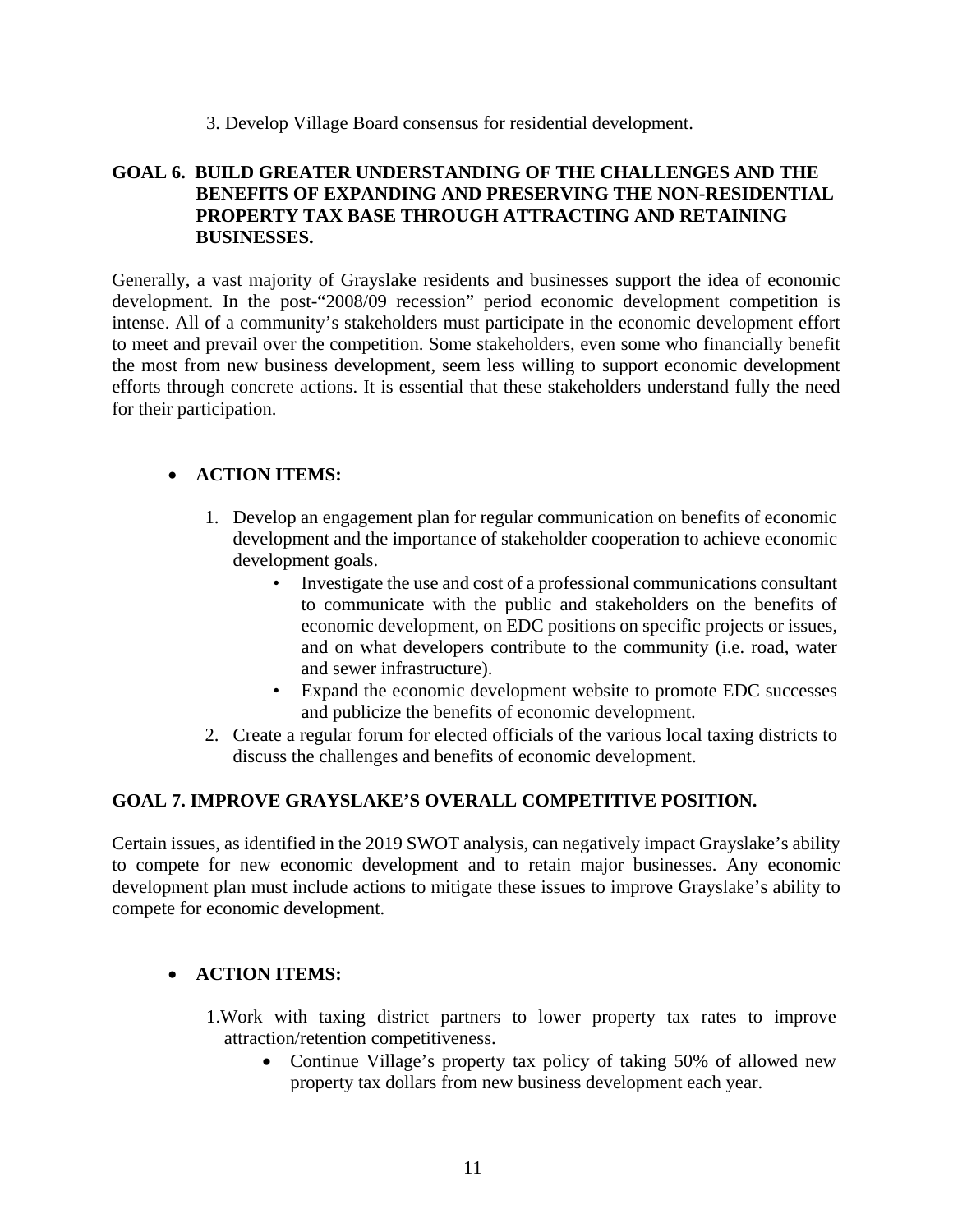- Encourage those taxing districts that have no service costs from new business development to reduce tax levy increases from these projects by 50%.
- 2. Support, and pursue funding for, area road improvements to improve access to the Village's office and light industrial areas including Belvidere Road Corridor Capacity Plan improvements and Route 120 bypass.
- 3. Ensure sufficient resources are available to implement the economic development plan.
	- Research the cost and use of professional consultants and other resources that can assist in plan implementation.
	- Review the Economic Development Incentive Framework to ensure that it is effective in supporting the achievement of the plan goals.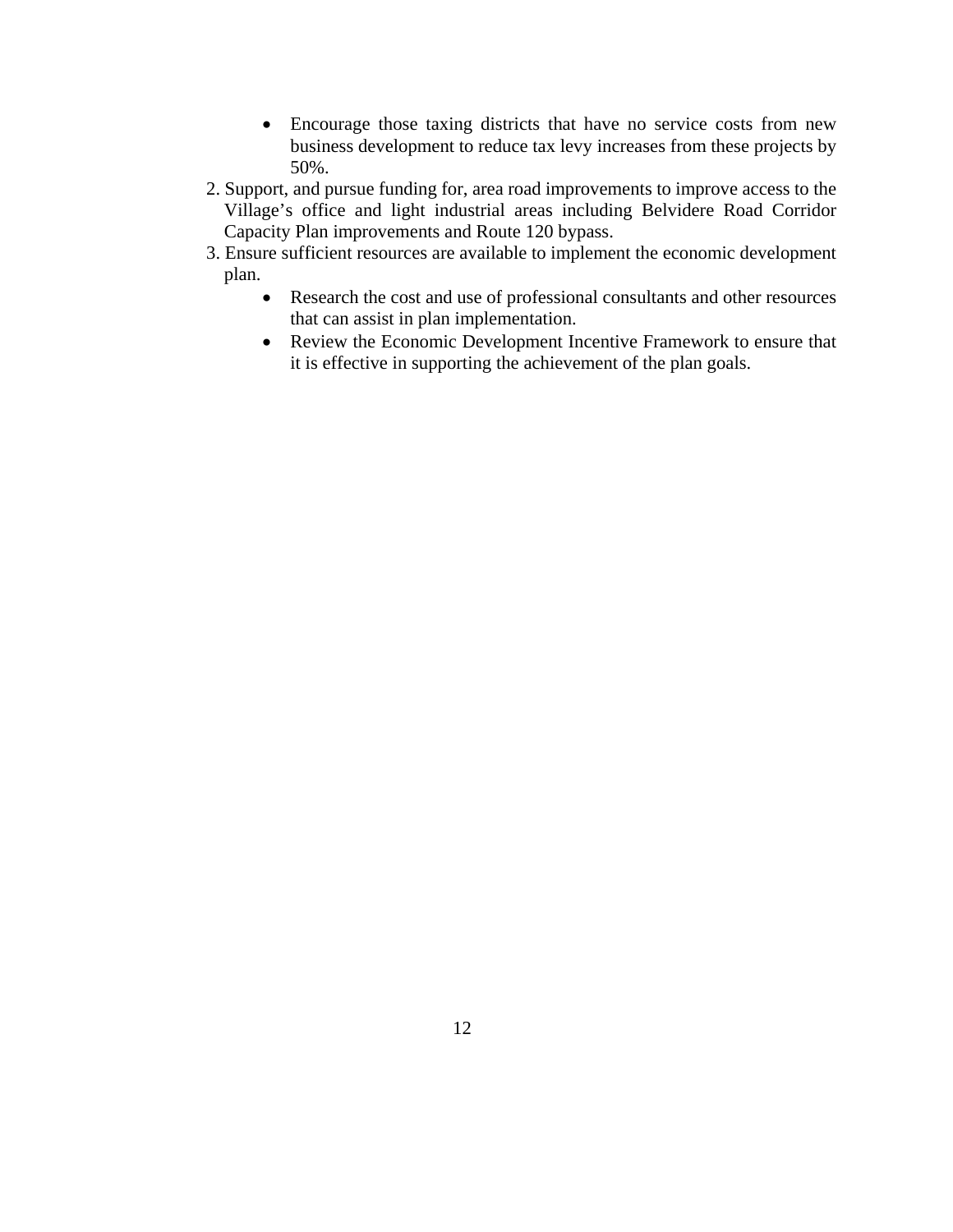# **PLAN PRIORITIZATION**

After establishing the plan mission, economic development plan goals, and steps for achieving the goals, the EDC prioritized the needed action steps:

- 1. Recruit quality office, light industrial and distribution firms to the Central Range Economic Development Initiative Area and other appropriate sites.
	- Hire a consultants to develop and implement a targeted national marketing program to promote this area.
- 2. Develop an engagement plan for regular communication on benefits of economic development and the importance of stakeholder cooperation to achieve economic development goals.
	- Investigate the use and cost of a professional communications consultant.
- 3. Create a regular forum for elected officials of the various local taxing districts to discuss the challenges and benefits of economic development.
- 4. Build South Service Area water/sewer infrastructure to encourage more business locations.
- 5. Approve the redevelopment of the former Lake County Fairgrounds site as a mixed use project including a retail component.
	- Seek the removal of extraordinary Lake County development requirements that inhibit redevelopment of the fairgrounds site.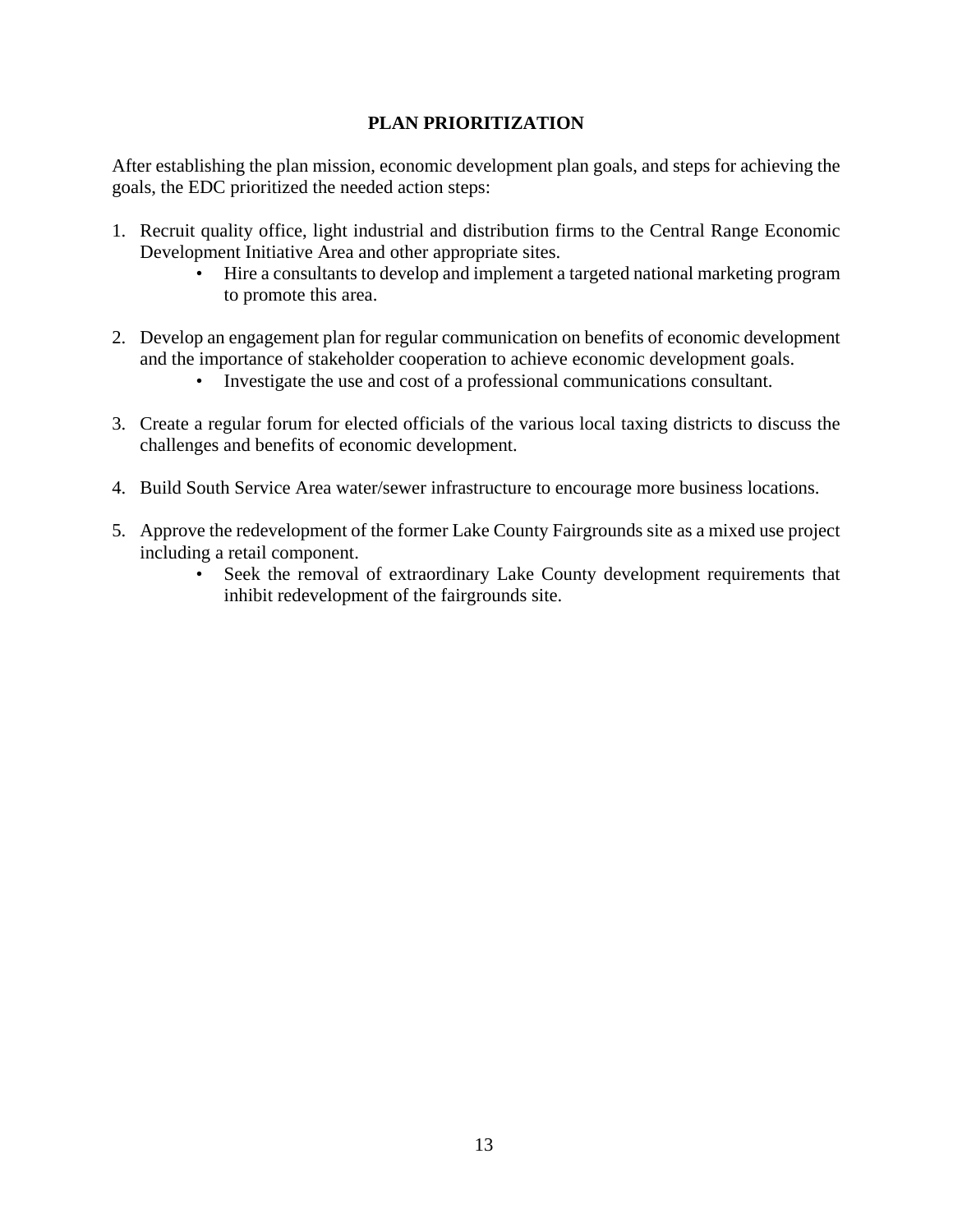# **SUMMARY & CONCLUSIONS**

Grayslake has many advantages that make it a quality location for business development. As a result, Grayslake has enjoyed remarkable success in the last 30 years in attracting substantial nonresidential development which has greatly expanded the tax base. Grayslake has significant positives that will support its efforts for further economic growth.

In a very competitive business recruitment and retention environment the Village will face more intense competition from competing communities. In this environment the Village must, if it wishes to grow the local economy and tax base, address the issues identified in this plan including high property tax rates, limited taxing district support, and long term road congestion if it wants to remain competitive. In addition the Village must recognize that if it wants to gain the many benefits of economic development, including the opportunity for lower homeowner tax bills, on occasion financial incentives will need to be deployed to meet the competition.

Grayslake, working together, can win the competition for future business growth through the addition of new businesses and retention of major employers. If we do not work together, meeting these challenges will be much more difficult.